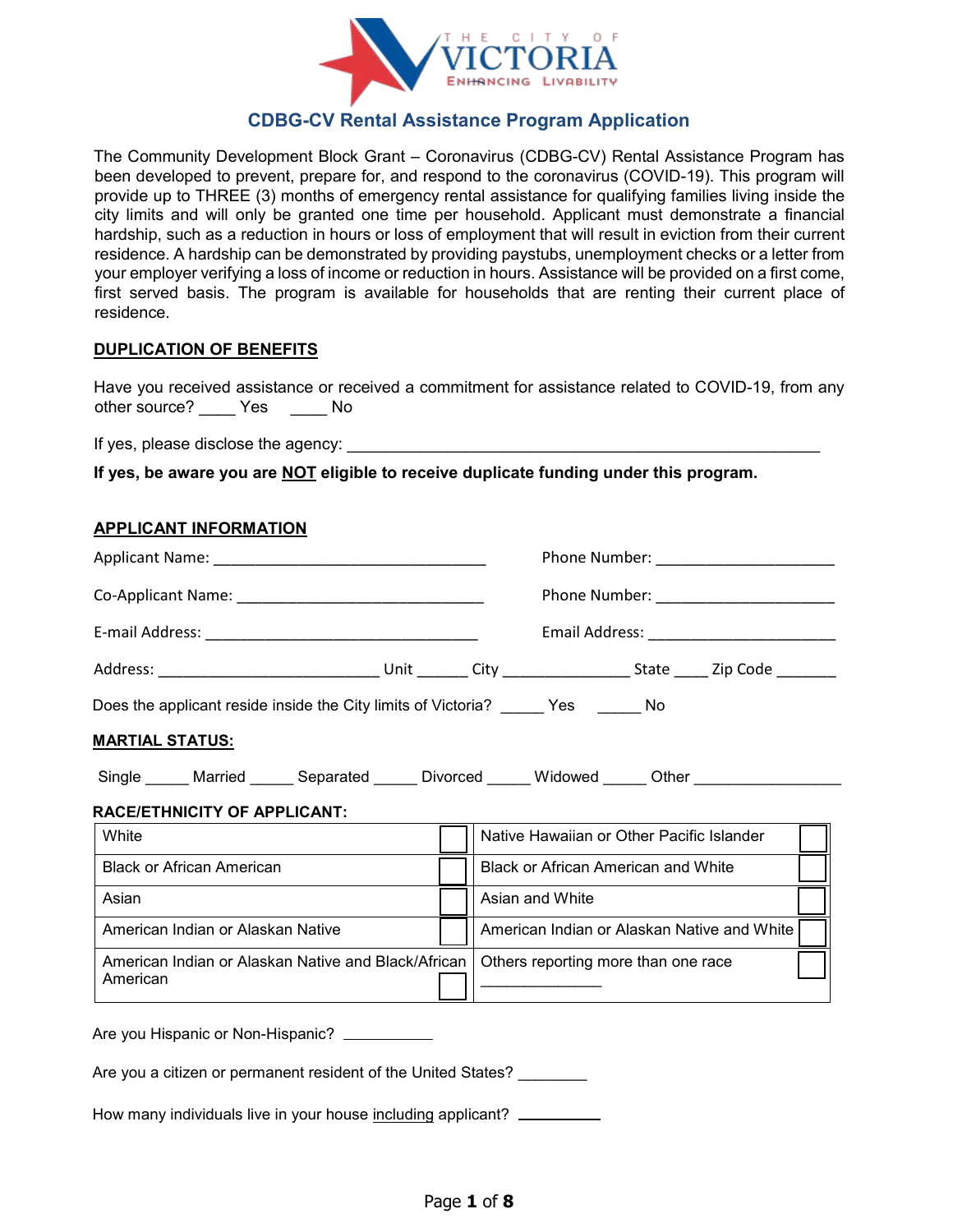

Names of **ALL** other household members (household members include anyone residing in the unit; roommates, children, etc.):

| Full Name: | Aqe: | Relationship: | Race: | Hispanic: |
|------------|------|---------------|-------|-----------|
| Full Name: | Age: | Relationship: | Race: | Hispanic: |
| Full Name: | Age: | Relationship: | Race: | Hispanic: |
| Full Name: | Age: | Relationship: | Race: | Hispanic: |
| Full Name: | Aqe: | Relationship: | Race: | Hispanic: |
| Full Name: | Age: | Relationship: | Race: | Hispanic: |

**In order to qualify for this program your total household income must fall between the following income limits as it relates to the total number of people living in your household.** 

| 2021 Income Limits                    |                |                |                |                |                |                |                |                |
|---------------------------------------|----------------|----------------|----------------|----------------|----------------|----------------|----------------|----------------|
| <b>Persons in</b><br>the<br>household |                | 2              | 3              | 4              | 5              | 6              |                | 8              |
| <b>Total</b><br>Income of             | \$25,300<br>То | \$28,900<br>Τo | \$32,500<br>Т٥ | \$36,100<br>To | \$39,000<br>To | \$41,900<br>Т٥ | \$44,800<br>Т٥ | \$47,700<br>Т٥ |
| Household                             | \$40,450       | \$46,200       | \$52,000       | \$57,750       | \$62,400       | \$67,000       | \$71,650       | \$76,250       |

Monthly Rent Payment: \_\_\_\_\_\_\_\_\_\_\_\_\_\_\_\_\_\_\_\_\_

Have you received an eviction notice?

How many months are you behind on Rent?

#### **EMPLOYMENT INFORMATION**

#### **Applicant's Most Current Employer**

Name: \_\_\_\_\_\_\_\_\_\_\_\_\_\_\_\_\_\_\_\_\_\_\_\_\_\_\_\_\_\_\_\_\_\_ Phone Number: \_\_\_\_\_\_\_\_\_\_\_\_\_\_\_\_\_\_\_\_\_\_\_\_\_ Street Address: \_\_\_\_\_\_\_\_\_\_\_\_\_\_\_\_\_\_\_\_\_\_\_\_\_\_\_\_\_\_\_\_\_\_\_\_\_\_\_\_\_\_\_\_\_\_\_\_\_\_\_\_\_\_\_\_\_\_\_\_\_\_ Years Employed: \_\_\_\_\_\_\_\_\_\_\_\_\_\_\_\_\_\_\_\_\_\_\_\_\_\_ Position: \_\_\_\_\_\_\_\_\_\_\_\_\_\_\_\_\_\_\_\_\_\_\_ Supervisor's Name: \_\_\_\_\_\_\_\_\_\_\_\_\_\_\_\_\_\_\_\_\_\_\_\_\_\_\_\_\_\_\_\_\_\_\_\_\_\_\_\_\_\_\_\_\_\_\_\_\_\_\_\_\_\_\_\_\_\_\_ Please indicate which of the following statements apply to the Applicant: 1)I have experienced a reduction in salary as a result of the coronavirus (COVID-19). Explain:

\_\_\_\_\_\_\_\_\_\_\_\_\_\_\_\_\_\_\_\_\_\_\_\_\_\_\_\_\_\_\_\_\_\_\_\_\_\_\_\_\_\_\_\_\_\_\_\_\_\_\_\_\_\_\_\_\_\_\_\_\_\_\_\_\_\_\_\_\_\_\_\_\_\_\_\_\_\_\_\_\_\_\_

\_\_\_\_\_\_\_\_\_\_\_\_\_\_\_\_\_\_\_\_\_\_\_\_\_\_\_\_\_\_\_\_\_\_\_\_\_\_\_\_\_\_\_\_\_\_\_\_\_\_\_\_\_\_\_\_\_\_\_\_\_\_\_\_\_\_\_\_\_\_\_\_\_\_\_\_\_\_\_\_\_\_\_

\_\_\_\_\_\_\_\_\_\_\_\_\_\_\_\_\_\_\_\_\_\_\_\_\_\_\_\_\_\_\_\_\_\_\_\_\_\_\_\_\_\_\_\_\_\_\_\_\_\_\_\_\_\_\_\_\_\_\_\_\_\_\_\_\_\_\_\_\_\_\_\_\_\_\_\_\_\_\_\_\_\_\_

\_\_\_\_\_\_\_\_\_\_\_\_\_\_\_\_\_\_\_\_\_\_\_\_\_\_\_\_\_\_\_\_\_\_\_\_\_\_\_\_\_\_\_\_\_\_\_\_\_\_\_\_\_\_\_\_\_\_\_\_\_\_\_\_\_\_\_\_\_\_\_\_\_\_\_\_\_\_\_\_\_\_\_

2) I have had my hours reduced as a result of the coronavirus (COVID-19). Explain: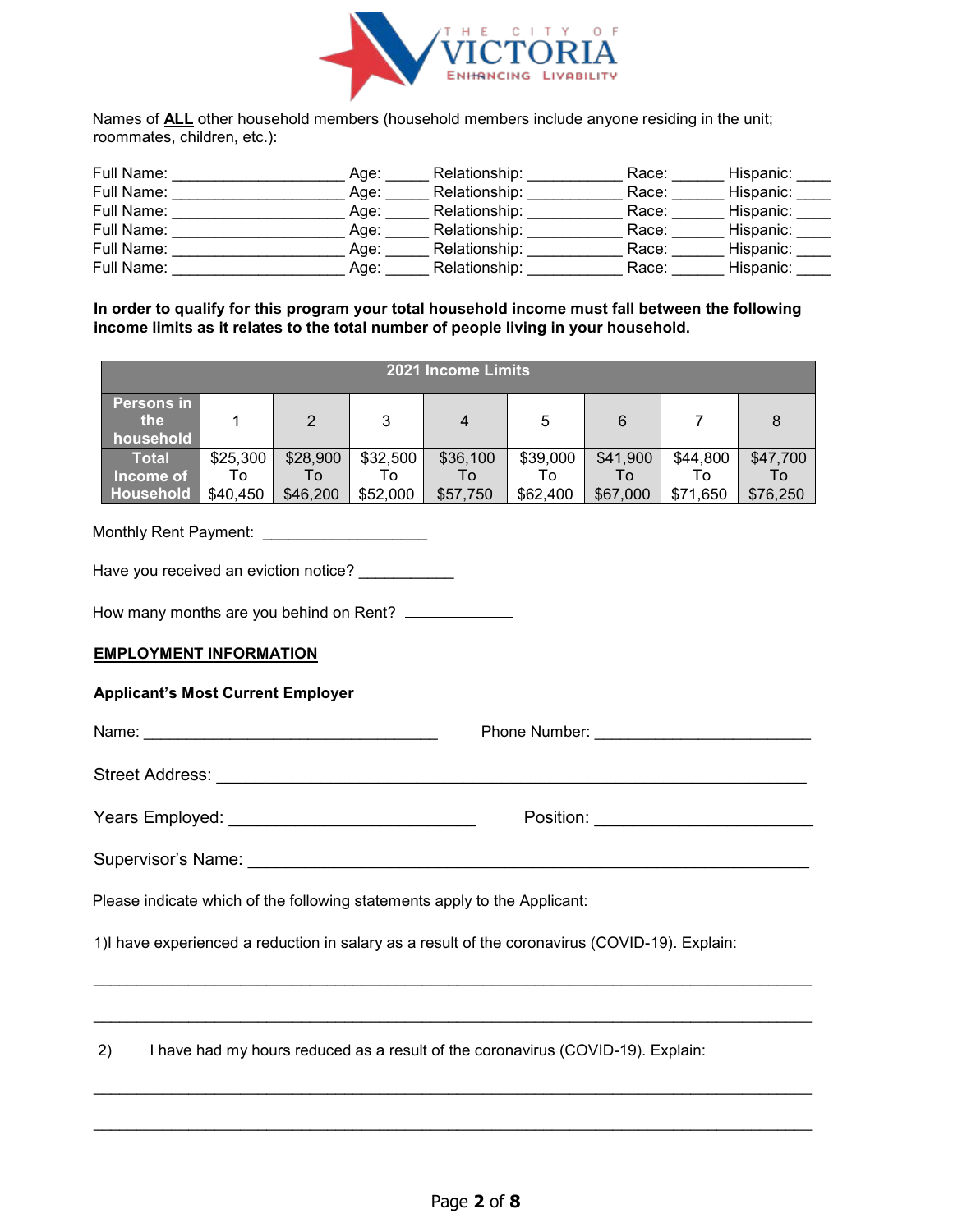

\_\_\_\_\_\_\_\_\_\_\_\_\_\_\_\_\_\_\_\_\_\_\_\_\_\_\_\_\_\_\_\_\_\_\_\_\_\_\_\_\_\_\_\_\_\_\_\_\_\_\_\_\_\_\_\_\_\_\_\_\_\_\_\_\_\_\_\_\_\_\_\_\_\_\_\_\_

| 3) I have been furloughed as a result of the coronavirus (COVID-19). Explain: |  |
|-------------------------------------------------------------------------------|--|
|-------------------------------------------------------------------------------|--|

| 4) | I have been laid off as a result of the coronavirus (COVID-19). Explain:                        |
|----|-------------------------------------------------------------------------------------------------|
|    |                                                                                                 |
| 5) | I have been terminated as a result of the coronavirus (COVID-19). Explain:                      |
| 6) | Other. Explain:                                                                                 |
|    |                                                                                                 |
|    | <b>Co-Applicant's Most Current Employer</b>                                                     |
|    |                                                                                                 |
|    |                                                                                                 |
|    | Years Employed:____________________________                                                     |
|    |                                                                                                 |
|    |                                                                                                 |
|    | Please indicate which of the following statements apply to the Applicant:                       |
|    | 1) I have experienced a reduction in salary as a result of the coronavirus (COVID-19). Explain: |
|    |                                                                                                 |
| 2) | I have had my hours reduced as a result of the coronavirus (COVID-19). Explain:                 |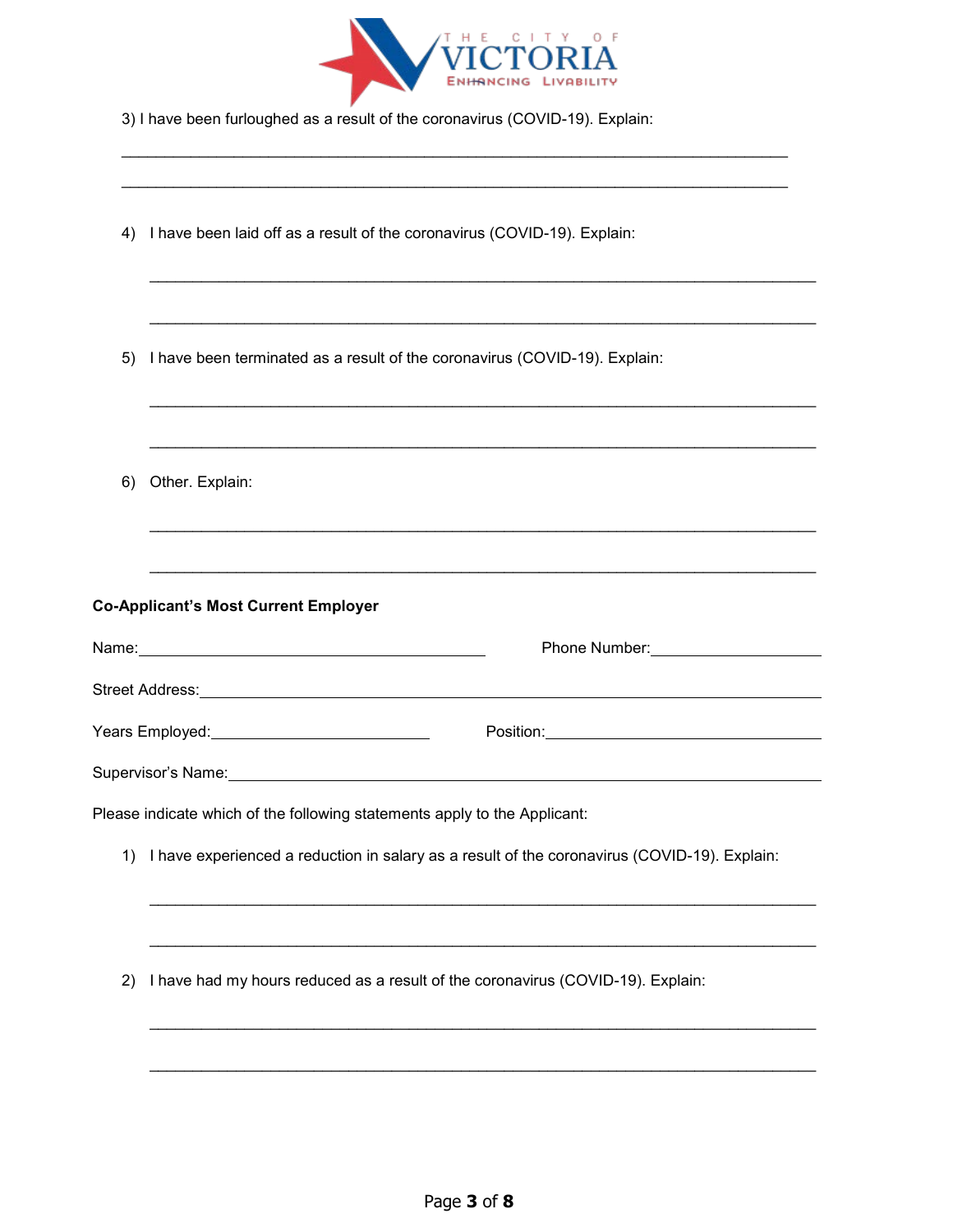

- 3) I have been furloughed as a result of the coronavirus (COVID-19). Explain:
- 4) I have been laid off as a result of the coronavirus (COVID-19). Explain:
- 5) I have been terminated as a result of the coronavirus (COVID-19). Explain:
- 6) Other. Explain: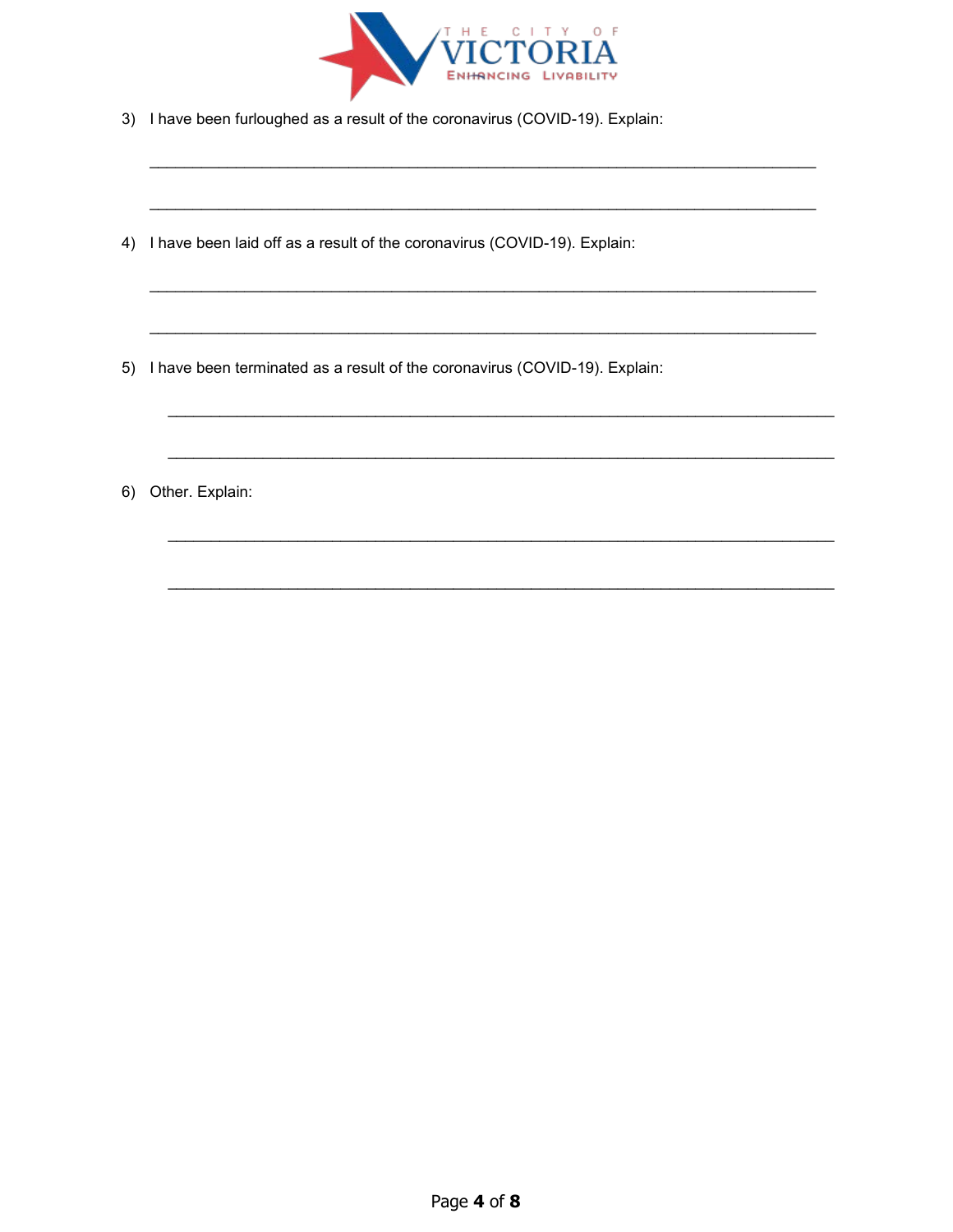

## **HOUSEHOLD INCOME**

Please indicated an amount and if you are paid weekly (W), bi-weekly (BW), bi-monthly (BM), monthly (M), or annually (A).

| <b>SOURCE</b>                        | <b>APPLICANT</b> | <b>CO-APPLICANT</b> | <b>OTHER MEMBERS</b><br><b>AGE 18+</b> |
|--------------------------------------|------------------|---------------------|----------------------------------------|
| <b>Gross Salary</b>                  |                  |                     |                                        |
| Overtime, Tips,<br><b>Bonuses</b>    |                  |                     |                                        |
| Social Security                      |                  |                     |                                        |
| <b>Disability</b>                    |                  |                     |                                        |
| Pensions, Veterans<br>Benefits, etc. |                  |                     |                                        |
| Unemployment/Workers<br>Compensation |                  |                     |                                        |
| Child Support/Alimony                |                  |                     |                                        |
| <b>Business Net Income</b>           |                  |                     |                                        |
| <b>Rental/Real Estate</b><br>Income  |                  |                     |                                        |
| <b>Welfare Payments</b><br>(TANF)    |                  |                     |                                        |
| Other                                |                  |                     |                                        |
| <b>TOTALS</b>                        |                  |                     |                                        |

#### **ASSETS**

| <b>TYPE</b>                 | <b>APPLICANT</b> | <b>CO-APPLICANT</b> | <b>OTHER MEMBERS AGE</b><br>$18 +$ |
|-----------------------------|------------------|---------------------|------------------------------------|
| Checking                    |                  |                     |                                    |
| Savings                     |                  |                     |                                    |
| Cash/Bank Card              |                  |                     |                                    |
| 401(K) Retirement           |                  |                     |                                    |
| Stocks, Bonds, Mutual Funds |                  |                     |                                    |
| <b>Money Market</b>         |                  |                     |                                    |
| <b>Other Accounts</b>       |                  |                     |                                    |
| Other Property Owned        |                  |                     |                                    |
| Life Insurance              |                  |                     |                                    |
| Vehicles (other than main)  |                  |                     |                                    |
| <b>TOTALS</b>               |                  |                     |                                    |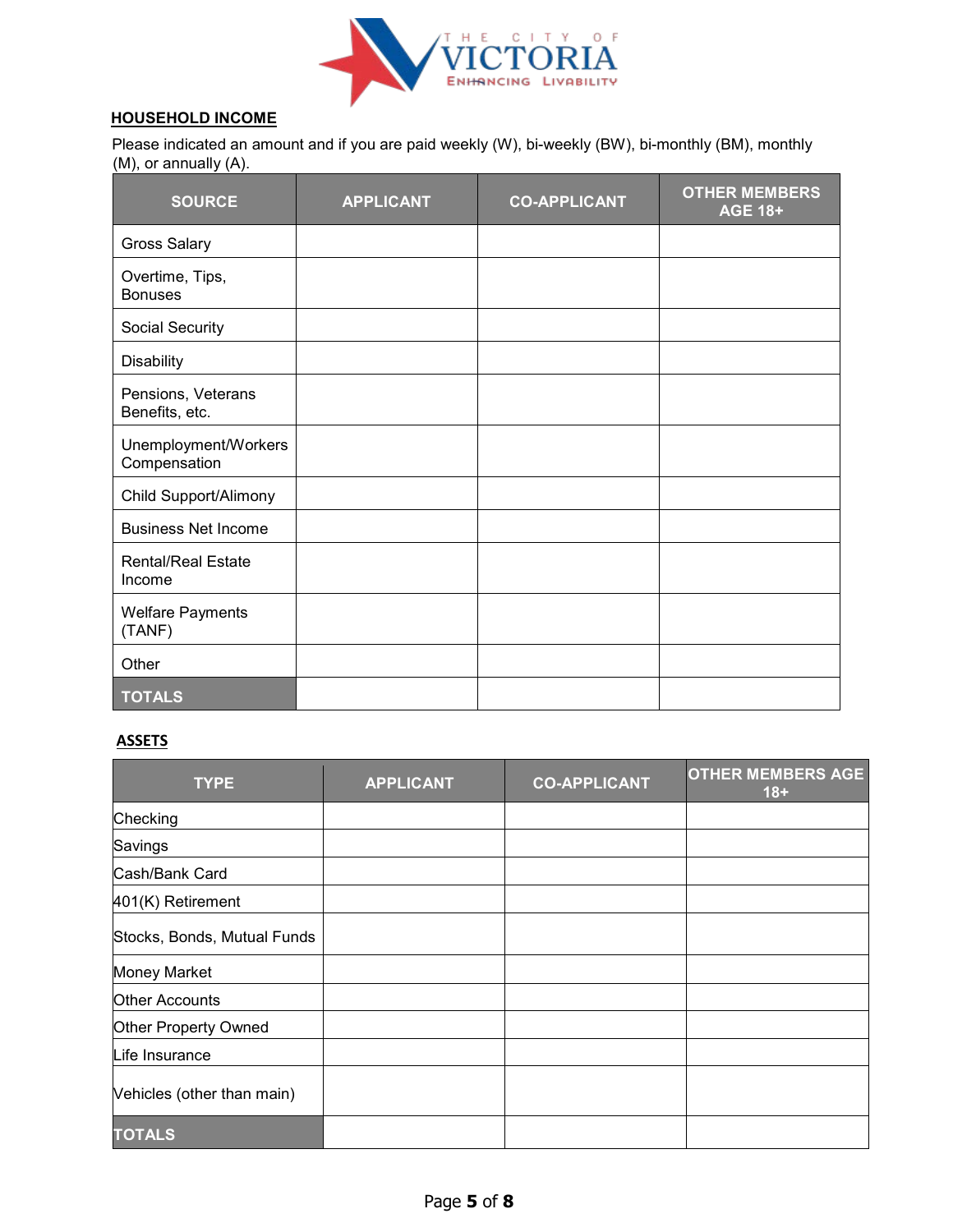

| Are you or the co-applicant on a waiting list for assistance from any other agency? ___ Yes __ | No. |
|------------------------------------------------------------------------------------------------|-----|
| If you answered yes, please list the agency and describe the requested assistance:             |     |

### **FAIR MARKET RENT (***Only Applicable for Rental Assistance***)**

The current Fair Market Rent (FMR) published by HUD determines the maximum subsidy for a family as follows, however is subject to change:

| FY 2022 Victoria, TX MSA FMRs for All Bedrooms Sizes                                                                 |       |       |         |         |         |
|----------------------------------------------------------------------------------------------------------------------|-------|-------|---------|---------|---------|
| <b>YEAR</b><br><b>Efficiency</b><br><b>Two-Bedroom</b><br><b>Three-Bedroom</b><br><b>Four-Bedroom</b><br>One-Bedroom |       |       |         |         |         |
| <b>FY 2022 FMR I</b>                                                                                                 | \$788 | \$861 | \$1.068 | \$1.367 | \$1.563 |

#### **CERTIFICATION**

| I/We certify that the information provided is true and correct and acknowledge my understanding that any<br>intentional or negligent misrepresentation(s) of the information submitted may result in civil liability and/or<br>criminal penalties including, but nor limited in, fine or imprisonment or both under the provisions of United<br>States Codes. |                          |
|---------------------------------------------------------------------------------------------------------------------------------------------------------------------------------------------------------------------------------------------------------------------------------------------------------------------------------------------------------------|--------------------------|
|                                                                                                                                                                                                                                                                                                                                                               | Date: __________________ |
|                                                                                                                                                                                                                                                                                                                                                               |                          |
| Co-Applicant Name: <u>compared the contract of the contract of the contract of the contract of the contract of the contract of the contract of the contract of the contract of the contract of the contract of the contract of t</u>                                                                                                                          | Date:_________________   |
| Co-Applicant Signature: Co-Applicant Signature:                                                                                                                                                                                                                                                                                                               |                          |
|                                                                                                                                                                                                                                                                                                                                                               | Date:_________________   |
|                                                                                                                                                                                                                                                                                                                                                               |                          |
| <b>FOR OFFICE USE ONLY CONTRACT CONTRACT CONTRACT ON A SECOND CONTRACT OF A SECOND CONTRACT OF A SECOND CONTRACT O</b>                                                                                                                                                                                                                                        |                          |
| Is the Landlord willing to accept rent/mortgage payment assistance for this household? If No, Please                                                                                                                                                                                                                                                          |                          |
| provide explanation:                                                                                                                                                                                                                                                                                                                                          |                          |
|                                                                                                                                                                                                                                                                                                                                                               | YES OR NO                |
| How many months of assistance will be provided                                                                                                                                                                                                                                                                                                                |                          |

Eligibility reviewed and Verified by: Date: Date: Date: Date: Date: Date: Date: Date: Date: Date: Date: Date: Date: Date: Date: Date: Date: Date: Date: Date: Date: Date: Date: Date: Date: Date: Date: Date: Date: Date: Date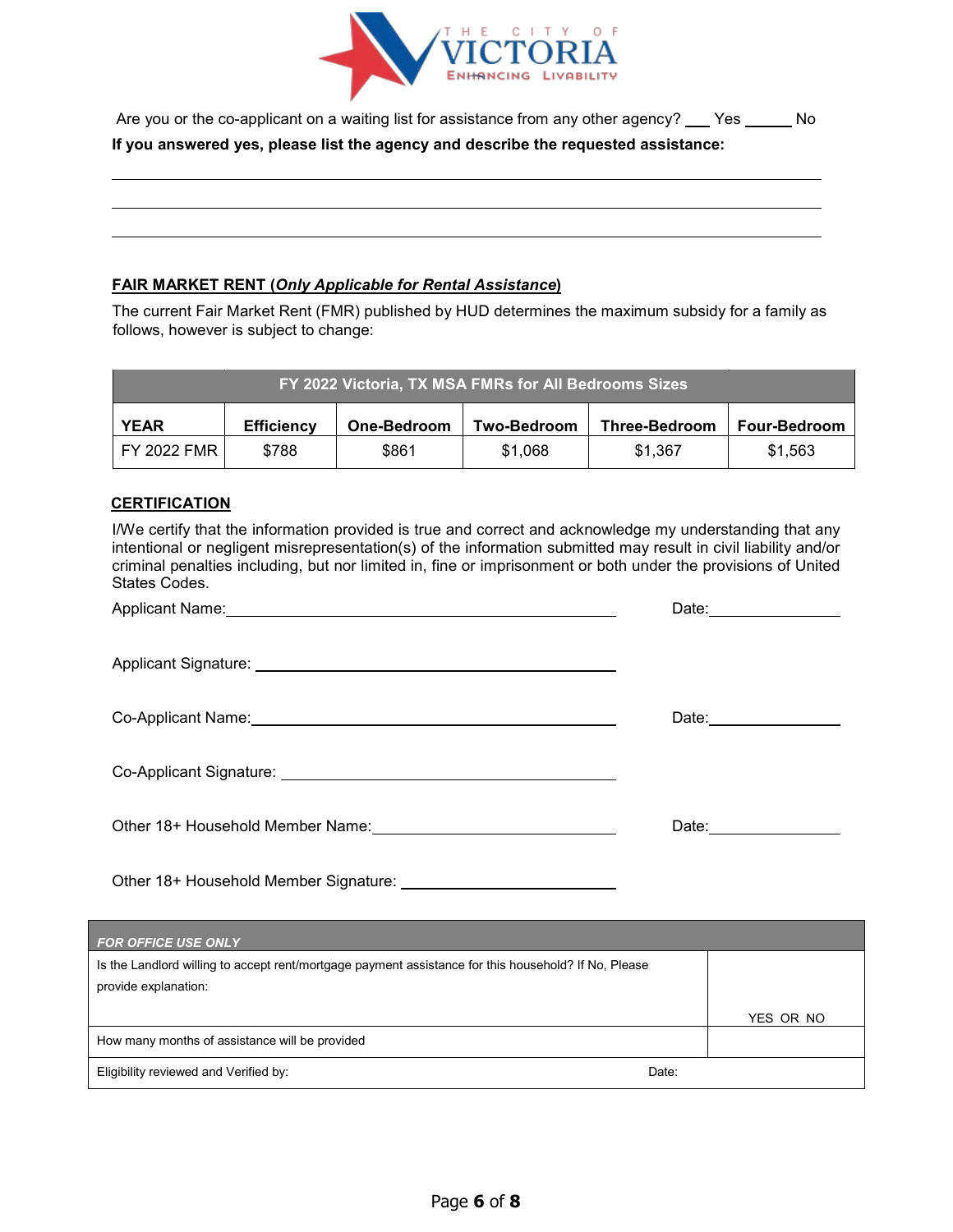

**CDBG-CV Rental Assistance Program Application Affidavit** 

*(ALL household members 18 years and older must sign, please print as many copies as necessary)* 

#### **I declare, under penalties of perjury, as follows:**

| 1. | I pay rent to           |                 | whose contact information is: |
|----|-------------------------|-----------------|-------------------------------|
|    |                         | (Landlord Name) |                               |
|    | <b>Mailing Address:</b> |                 |                               |
|    | Phone Number:           |                 | Email:                        |

- **2.** My household has lost significant income due to COVID-19 and is now unable to pay rent for my residence.
- **3.** My household's estimated gross income for the current month is \$
- **4.** My household's monthly rent is \$ \_\_\_\_\_\_\_\_\_\_\_\_\_\_\_\_\_\_\_\_\_\_\_.
- **5.** My household does not have sufficient savings or liquid assets to pay the rent.
- **6.** My residence is not subsidized through federal or state resources and my household is responsible for the full payment of the rent.
- **7.** No other person in my household has applied for or will apply for rental assistance.
- **8.** I understand my Landlord must agree not to take any action to evict me for nonpayment of rent for any month in which the payment is applied.
- **9.** I hereby swear and affirm that the above information is true and correct to the best of my knowledge and belief. I authorize the City of Victoria to investigate such information with my full cooperation at any time. I understand that providing false information on this Affidavit is a Class A misdemeanor (Section 37.10 of the Texas Penal Code).

I am signing this Application and Affidavit by electronically entering my name below or providing a wet signature.

Print Name: \_\_\_\_\_\_\_\_\_\_\_\_\_\_\_\_\_\_\_\_\_\_\_\_\_\_\_\_\_\_\_\_\_\_\_\_\_\_\_\_\_\_ Date:

Signature: **Signature: Signature: Signature: Signature: Signature: Signature: Signature: Signature: Signature: Signature: Signature: Signature: Signature: Signature: Signature: Signature: Si**